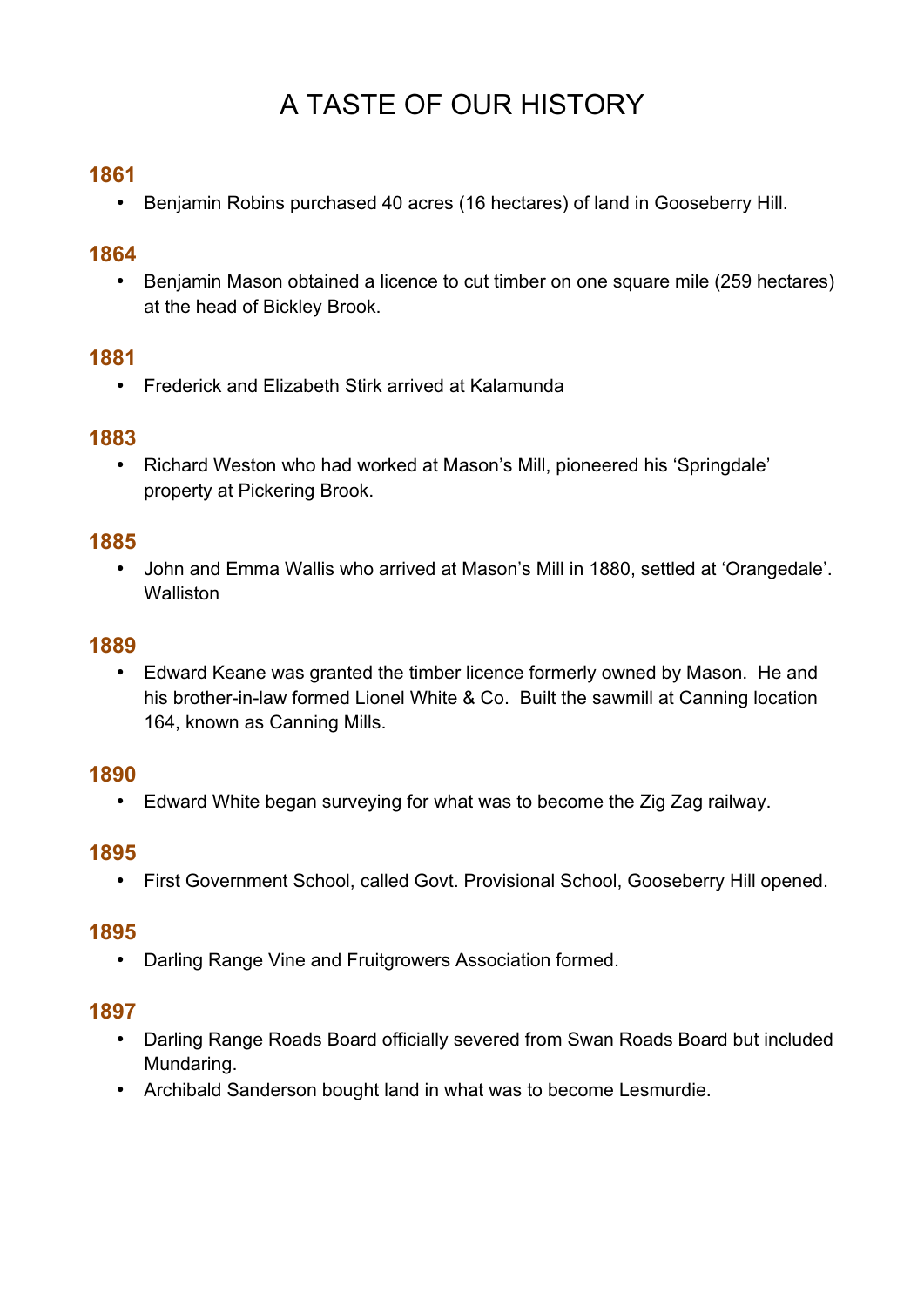## **1898**

• Agricultural Hall built being the first brick building in the area.

# **1901**

• Townsite of Calla Munda proclaimed. The name was from Bishop Salvados's Aboriginal vocabulary. The Surveyor General changed the 'C' to 'K'

## **1908**

• First telephone connected at Roads Board Office. Curry (storekeeper) and Hummerston (publican) also had telephones connected that year

# **1910**

• Maida Vale named after settler R. McCormack's house 'Maida Vale'

# **1980**

• Soldier Settlement Scheme implemented along the Piesse Brook

# **1921**

• Electricity came to Kalamunda – six street lights

## **1927**

• Second Kalamunda Railway Station building constructed

#### **1937**

• Kalamunda Road sealed.

#### **1938**

• Welshpool Road sealed

# **1939**

• War Memorial constructed

#### **1948**

• Stirk property purchased by Roads Board to become Stirk Park

#### **1949**

• Zig Zag railway closed following a decline in timber and passenger numbers.

# **1954**

• Water arrived, provided by the Goldfields Scheme